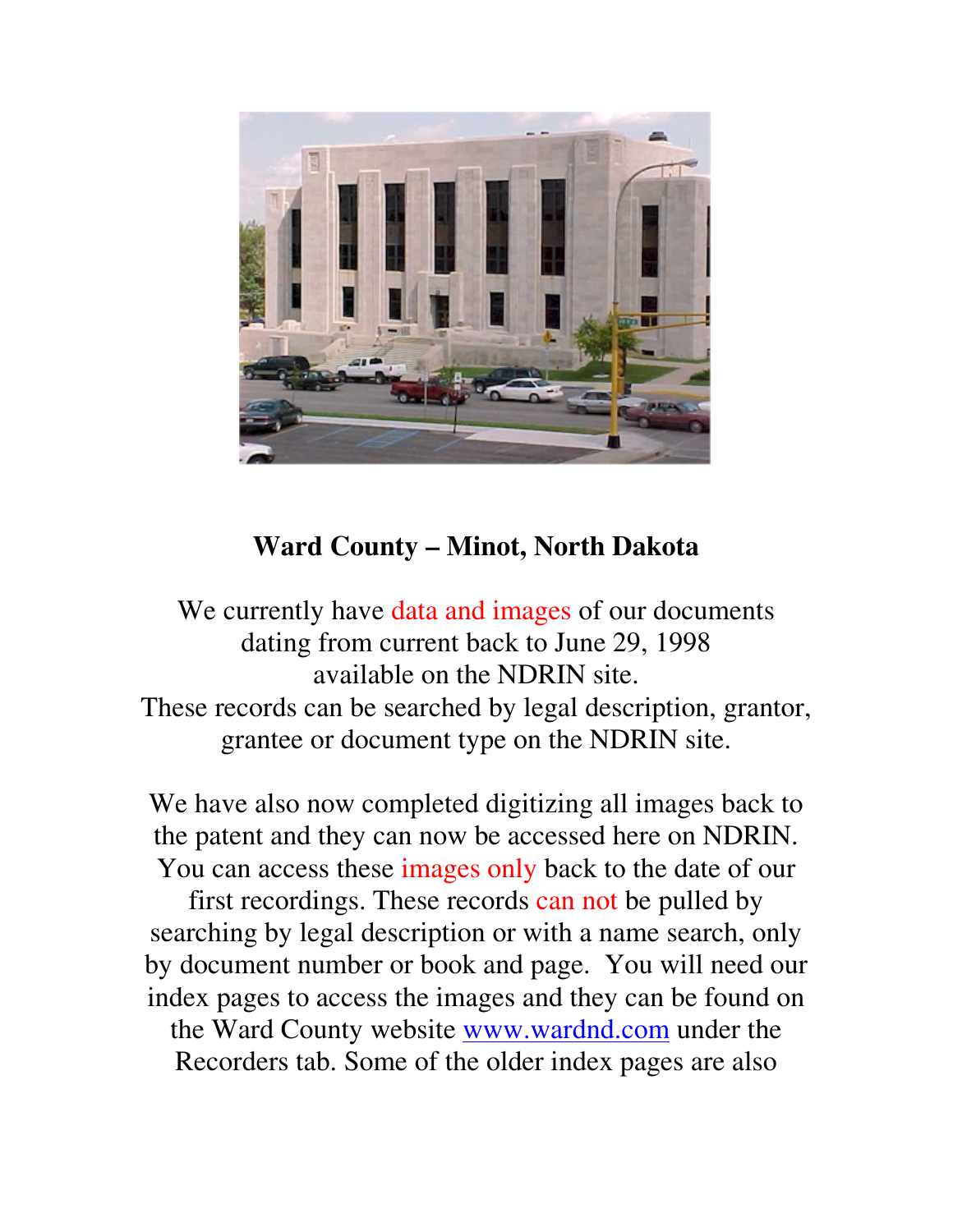showing for townships that are no longer in Ward County, but those images can still be pulled here on NDRIN.

Please contact our office at 701-857-6410 or email betty.braun@wardnd.com if you have any problems with the indexing pages on the Ward County site or images on this site. We welcome being made aware of any missing items or problems you come across with these records. These are duplicates and things may have been missed during the upload process. We cannot be assured either the indexes or images are complete on either of these sites, but are certainly hoping they will assist you with working online.

#### **Corner Records:**

We currently have all corner records on NDRIN back to the beginning in 1974. These are indexed by legal description and can be searched by legal description down to the quarter/quarter. i.e. NENE 1-155-83. You can also search for Corner Records under Document Type by placing the words Corner Record in the Search String field.

### **Government Lots:**

Where the government lot is used on a document you can search them on the NDRIN site under the Legal parameter by placing the Gov. lot number in the Lot/Unit field. The Sixteenth section and Quarter section under the PLSSLegal parameter may also be searched along with the section, township and range fields.